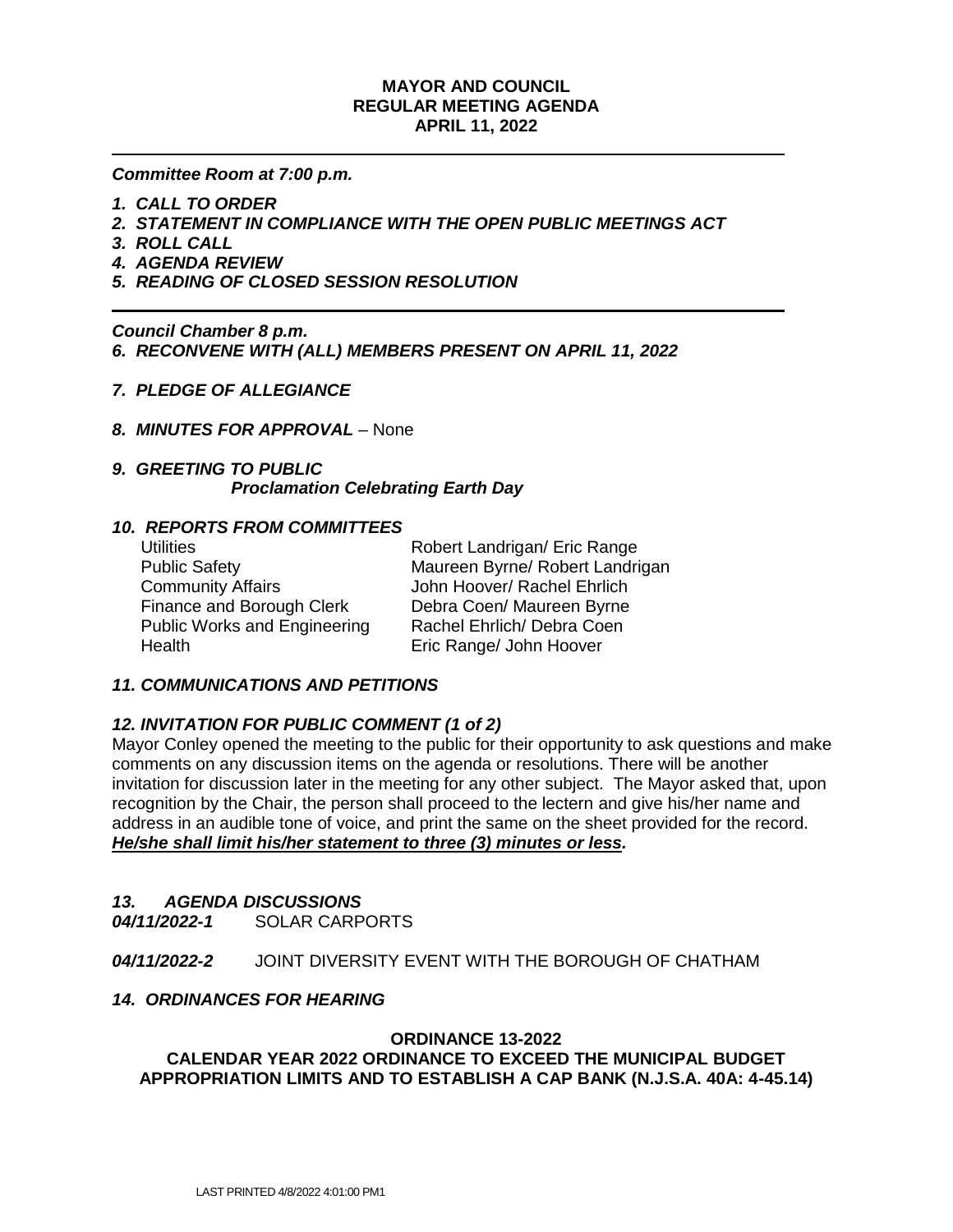## **ORDINANCE 14-2022**

**ORDINANCE OF THE BOROUGH OF MADISON AMENDING AND SUPPLEMENTING CHAPTER 195 OF THE MADISON BOROUGH CODE ENTITLED LAND DEVELOPMENT, PERTAINING TO MEDICINAL CANNABIS DISPENSARIES**

## **ORDINANCE 15-2022**

**ORDINANCE OF THE BOROUGH OF MADISON AMENDING AND SUPPLEMENTING PART II OF THE MADISON BOROUGH CODE ENTITLED GENERAL LEGISLATION, TO INCLUDE CHAPTER 193 ENTITLED MEDICINAL CANNABIS DISPENSARY**

#### **ORDINANCE 16-2022**

**ORDINANCE OF THE BOROUGH OF MADISON AMENDING CHAPTER 195 OF THE BOROUGH CODE, ENTITLED "LAND DEVELOPMENT" TO REQUIRE PROOF OF PAYMENT OF BOROUGH CHARGES AT TIME OF ZONING PERMIT APPLICATION**

## *15. INVITATION FOR PUBLIC COMMENT (2 of 2)*

## *16. INTRODUCTION OF ORDINANCES*

ORDINANCE 17-2022 ORDINANCE OF THE BOROUGH OF MADISON REPEALING CHAPTER 136A, OF THE MADISON BOROUGH CODE ENTITLED "PLASTIC BAGS, SINGLE USE"

ORDINANCE 18-2022 ORDINANCE OF THE BOROUGH OF MADISON AMENDING AND SUPPLEMENTING CHAPTER 195 OF THE MADISON BOROUGH CODE ENTITLED LAND DEVELOPMENT, PERTAINING TO MEDICINAL CANNABIS DISPENSARIES

ORDINANCE 19-2022 ORDINANCE OF THE BOROUGH OF MADISON AMENDING CHAPTER 178, OF THE BOROUGH CODE ENTITLED "TREE PROTECTION"

ORDINANCE 20-2022 ORDINANCE OF THE BOROUGH OF MADISON APPROPRIATING \$160,000.00 FROM THE GENERAL CAPITAL IMPROVEMENT FUND FOR RENOVATIONS AND ACCESSORIES FOR THE DEPARTMENT OF PUBLIC WORKS GARAGE

ORDINANCE 21-2022 ORDINANCE OF THE BOROUGH OF MADISON APPROPRIATING \$120,000.00 FROM THE GENERAL CAPITAL IMPROVEMENT FUND FOR THE PURCHASE OF TRUCKS AND ACCESSORIES FOR THE DEPARTMENT OF PUBLIC WORKS

ORDINANCE 22-2022 ORDINANCE OF THE BOROUGH OF MADISON AMENDING CHAPTER 94, OF THE BOROUGH CODE ENTITLED "ELECTRIC UTILITY RULES AND REGULATIONS" TO REVISE CERTAIN RULES AND REGULATIONS

## *17. CONSENT AGENDA RESOLUTIONS*

R 115-2022 RESOLUTION OF THE BOROUGH OF MADISON AUTHORIZING PURCHASE OF EQUIPMENT AND INSTALLATION OF COMPONENTS FOR THE TRUNKED MUNICIPAL RADIO SYSTEM THROUGH THE HUNTERDON COUNTY COOPERATIVE PRICING **SYSTEM**